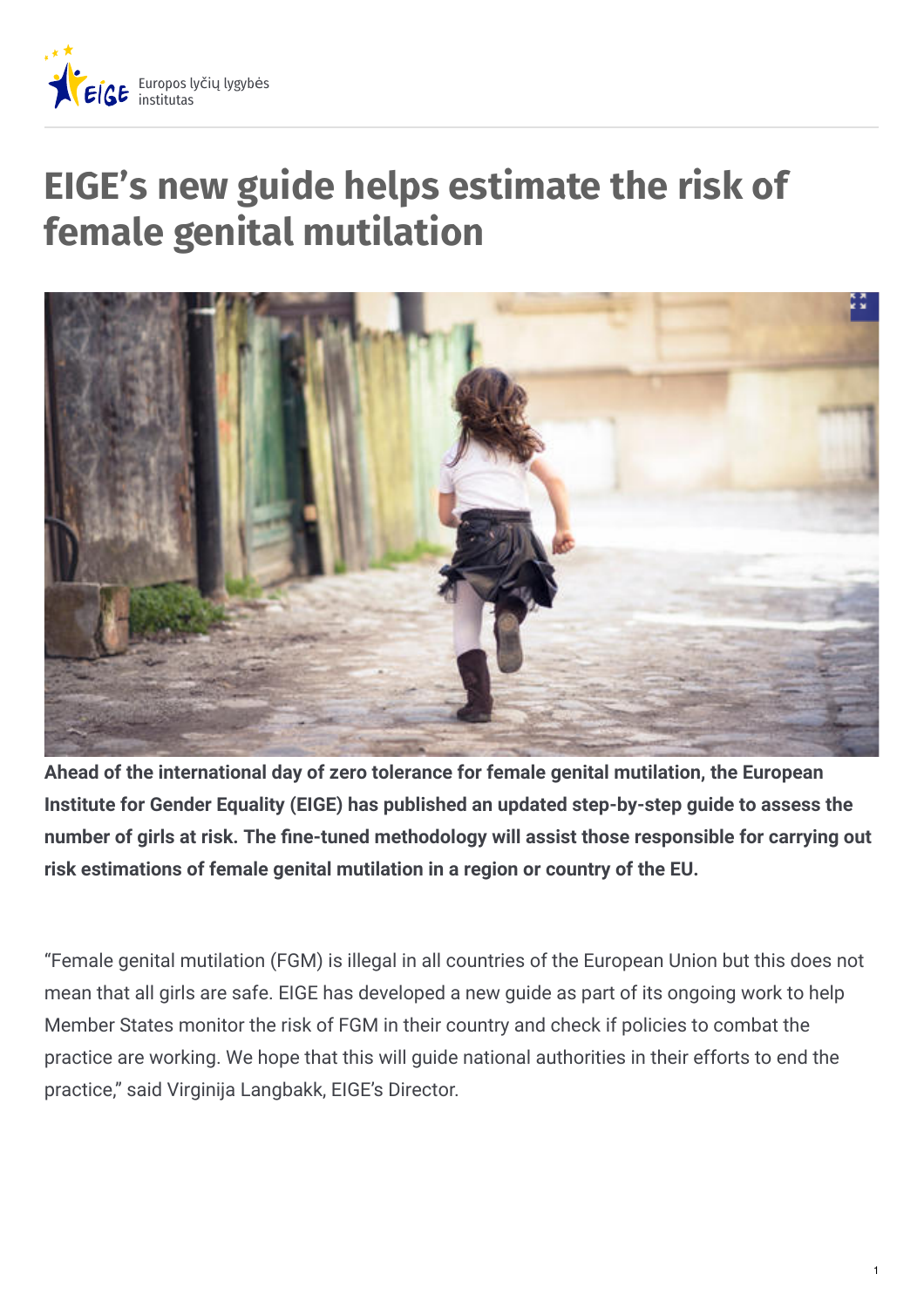EIGE's unique methodology has 14 concrete steps that combines data and information gained from real life testimonials. Using both quantitative and qualitative elements gives a more accurate and comprehensive picture than using data alone. The updated guide builds on EIGE's previous methodology, which was refined during recent research to estimate the risk of female genital mutilation in Belgium, Greece, France, Italy, Cyprus and Malta.

The results showed that communities are starting to change their attitudes and turn away from female genital mutilation. Strong laws combined with a tough stance on prosecution are powerful deterrents, especially when family members know about the legal consequences. Awareness raising campaigns on the damaging effects on mental, sexual, and reproductive health also play a role in changing people's attitudes towards the practice.

By offering a common framework to estimate FGM risk in the EU, EIGE wants to help Member States eliminate the practice and contribute to the production of comparable and up-to-date data across the EU. The European Union is strongly committed to eliminating female genital mutilation. Read more about the Commission's activities to end FGM in this [statement](http://europa.eu/rapid/press-release_STATEMENT-19-810_en.htm) and [MEMO](http://europa.eu/rapid/press-release_MEMO-19-811_en.htm).

## **Further information**

For more information, please contact Veronica Collins, [veronica.collins@eige.europa.eu](mailto:veronica.collins@eige.europa.eu) or phone +370 521 57 449

Read our [step-by-step](https://eige.europa.eu/rdc/eige-publications/estimation-girls-risk-female-genital-mutilation-european-union-step-step-guide-2nd-edition) quide  $\rightarrow$ 

Read more about EIGE's work on [estimating](https://eige.europa.eu/gender-based-violence/eiges-studies-gender-based-violence/female-genital-mutilation) the number of girls at risk of female genital mutilation  $\rightarrow$ 

Subscribe to our [newsletter](https://eige.europa.eu/news-and-events/eige-newsletter)  $\rightarrow$